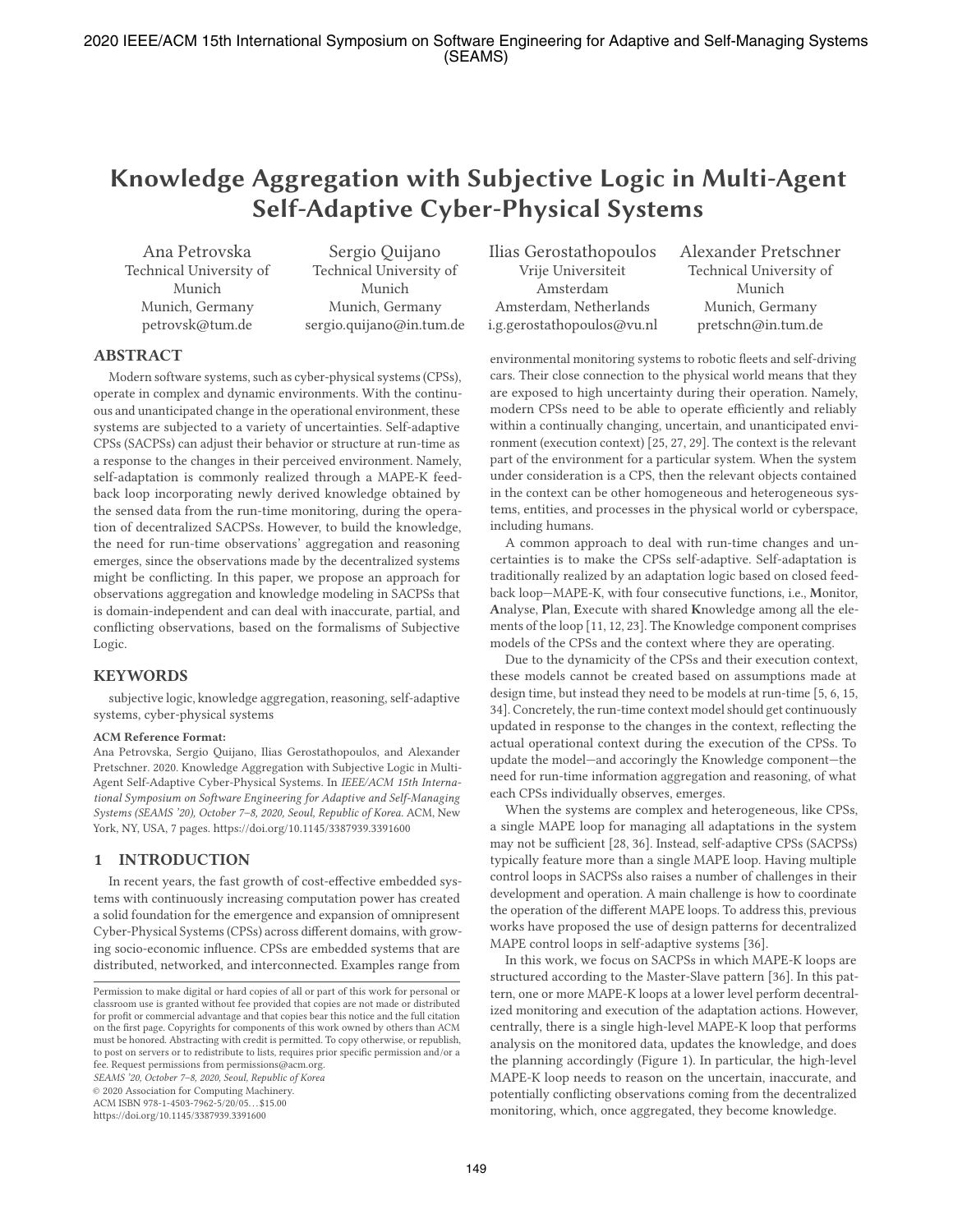Knowledge aggregation in SACPSs that follows the Master-Slave pattern or any other pattern with decentralized monitoring and centralized analysis is essential since it can have a significant influence on the subsequent phases of planning and executing. Consider, for example, the case of a route planning algorithm that relies on knowledge aggregation from distributed sensors from multiple agents, which may give conflicting readings. Knowledge aggregation in SACPSs is also challenging, since, as mentioned above, it needs to take into account the inherent uncertainties related to each monitor and provide ways to synthesize and consolidate knowledge in different cases where conflicts arise.



**Figure 1: Modified Master-Slave pattern from [36].** .

Although knowledge and its aggregation is an important concern for MAPE-K patterns as also acknowledged by Weyns et al. [36], there is a scarcity of approaches for modeling self-adaptation knowledge that allows for capturing uncertainty at a local level and for effectively aggregating knowledge for decision making at a global level. Instead, knowledge modeling is typically treated as a domainspecific task, leading to ad-hoc solutions to knowledge aggregation.

In response, in this paper, we present an approach for observations aggregation and knowledge modeling in SACPSs that is domain-independent and can deal with reasoning on inaccurate, partial, and conflicting observations. Concretely, our approach uses Subjective Logic to build knowledge by aggregating partial observations of the context made by each agent in a decentralized multi-agent SACPSs.

Subjective Logic is an enriched probabilistic logic-based framework for artificial reasoning, based on which Subjective Opinions about a knowledge item from the different monitors are created. Additionally, Subjective Logic proposes different fusion operators that allow aggregating the opinions to a final actionable set of knowledge items in the analysis phase, based on which the runtime context model in the Knowledge component is accordingly updated, and later utilized to plan the next adaptation actions.

In short, the main contributions of the paper are the following:

- A subjective logic-based approach for knowledge aggregation in decentralized monitoring of partial context observation in SACPSs.
- An open-source implementation of a ROS-based simulated multi-robot system, based on the robotics use case, further explained in Section 2.

# **2 RUNNING EXAMPLE**

To motivate the need for knowledge aggregation in self-adaptive systems and illustrate our approach, we introduce a reference problem from the domain of CPSs, in particular from the robotics domain, which is also used as a running example throughout the paper.

The reference problem is comprised of several cleaning robots operating in the same context, e.g., a room. Each robot is able to autonomously move to a destination while avoiding 1) static obstacles (e.g., walls, furniture, etc.) and 2) dynamic obstacles (e.g., other robots, humans) along its way. New dirt tasks continuously appear in the room, and the robots discover them in a distributed manner with a 2D laser LIDAR scanner, capable of sensing 360 degrees radius. The robot's observation space is determined by the scanning distance of the laser scanner, which is less than the room's dimensions. Hence, each robot can only observe partially the room in which it operates. Consequently, the robots can detect the newly appearing dirt tasks only if they are within their range of observation.

The mission of the robots is to keep the room as clean as possible by discovering the dirt tasks and then cleaning them most efficiently. However, the fact that the robots have only a partial observation of the room brings inefficiency to the overall performance, for example, when one part of the room is getting dirtier than the other.

Therefore, the partial observations made by each robot are sent periodically to a Cleaning Controller, whose responsibility is to aggregate the received observations and assign the discovered dirt tasks to the robots, while respecting the optimality criteria. Once a dirt task is assigned to the robot, it navigates and moves to the location of the corresponding task, accomplishes it, and then navigates to the next task in its queue.

We model the context as a grid map with a size equal to the size of the room (Figure 3). The cells in the grid are either occupied by static obstacles, or by dynamic obstacles: robots or dirt tasks. A context variable models whether a specific cell of the grid map has a dirt task or not, so there are as many context variables as cells in the map of the room. Dirt tasks appear per cell; therefore, in the paper, we use dirt task and dirt cell interchangeably.

The multi-robot cleaning system is subject to external (contextual) and internal (system) uncertainties, manifested via the continuous appearance of tasks in the room and different sensor uncertainties, respectively. Occasionally, each robot will mistakenly sense a dirt task when there is none, and on the contrary, fail to sense an actual task. This potentially results in different robots holding different opinions regarding the space they observe, which requires appropriate conflict resolution during the aggregation process.

In this setting, each robot is an agent of the SACPS and can be modeled via a low-level MAPE-K loop (with respect to the Master-Slave pattern). Each robot independently *monitors* its surroundings and *executes* actions to accomplish its assigned tasks. Cleaning Controller has the role of the high-level MAPE-K loop performing the centralized *analysis* and *planning*.

# **3 BACKGROUND ON SUBJECTIVE LOGIC**

Subjective Logic (SL) [19, 20] is a framework for artificial reasoning, in which the general idea is to enrich probabilistic logic by explicitly including (1) uncertainty about probabilities and (2) subjective belief ownership. It allows to express a degree of (un)certainty about a subjective belief (called *opinion*).

To reason with propositions whose truth values are uncertain, Bayesian probability and statistics can also be employed [18]. However, this type of probabilistic logic does not allow to seamlessly model situations where different agents express their beliefs about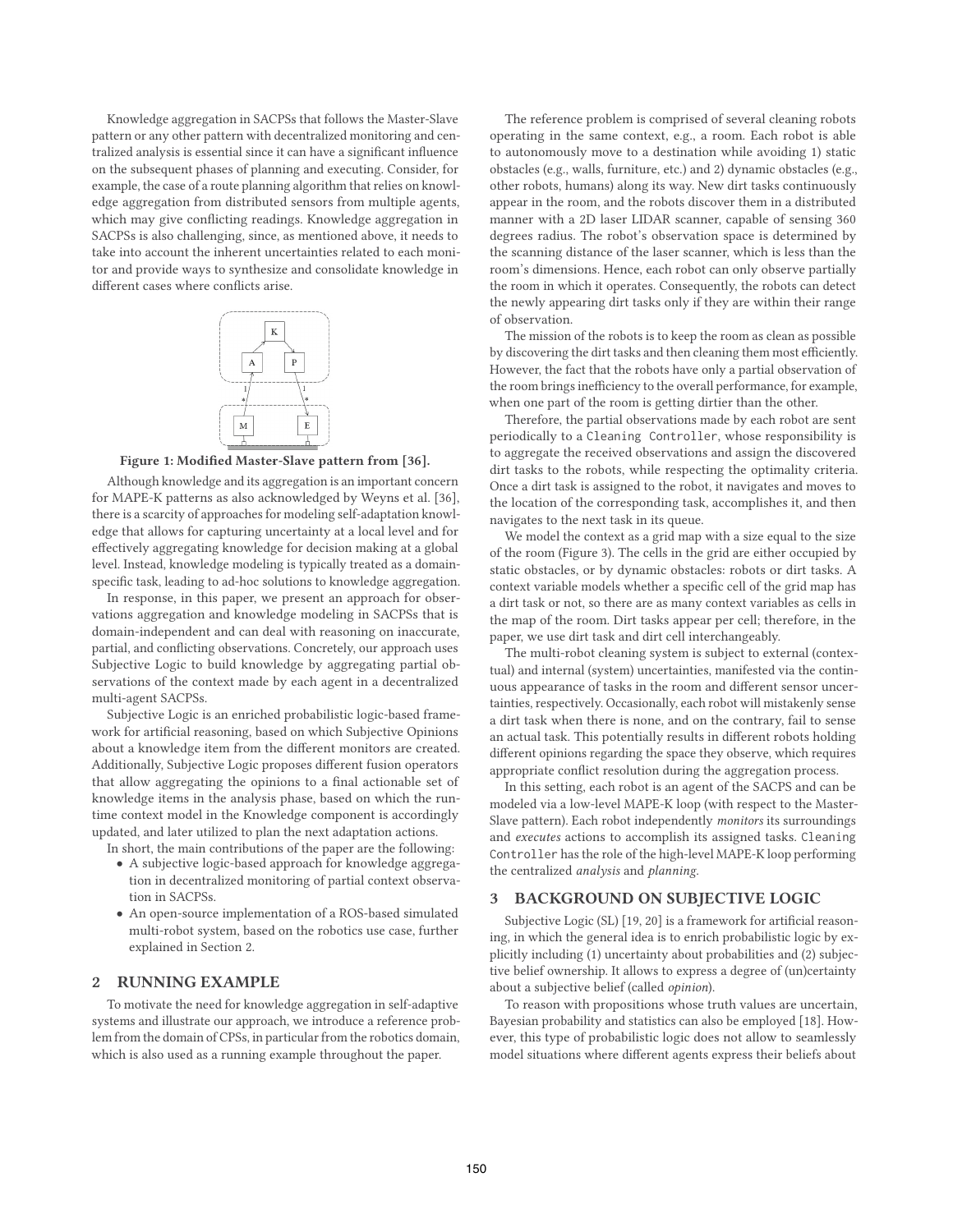the same proposition. SL explicitly integrates the subjective nature and ownership of beliefs in its formalism, allowing the combination of different beliefs about the same proposition. Nevertheless, the interpretation of a SL opinion in the Bayesian perspective is possible by mapping opinions into probability distributions [19].

SL is based on the Dempster-Shafer Theory of evidence (DST), a flexible theoretical framework to represent uncertainty introduced by Dempster [13] and Shafer [32]. In particular, DST's rule of combination, originally proposed for merging sources of evidence in DST, is also used in SL where it represents a method of preference combination embodied in SL's *belief constraint operator* [21]. Moreover, the idea of explicit representation of ignorance is inherited from the Dempster-Shafer belief theory [19, 32].

#### **3.1 Subjective Logic Opinions**

The fundamental building block of SL is a *subjective opinion* that represents the amount of uncertainty on the degree of truth about a proposition. The representation of a subjective opinion is a composite function consisting of belief masses, uncertainty mass and base rate. An opinion expresses a belief about the state of a variable which takes its values from a domain (t.e., a state space).

A domain represents all the possible states of a variable situation. Domains can be binary or  $n$ -ary. A binary domain can be denoted  $\mathbb{X} = \{x, \overline{x}\}\$ , where  $\overline{x}$  is the complement of x. Binary domains are typically used when modeling situations that have only two alternatives, such as the case of our running example, where a location in the map can either have dirt or not. Situations with more than two alternatives have  $n$ -ary domains. If  $X$  denotes a binary or an  $n$ -ary domain,  $X$  can be a random variable which takes its values from X. For instance, we model a situation in our running example using binary random variables  $X$  that take their values from the binary domain  $X = \{$ *dirt*, *no\_dirt* $\}$ .

*Binomial Opinion Representation.* In SL, the notation  $w_X^A$  is used to denote opinions, where  $X$  indicates the target variable or proposition to which the opinion applies, and A indicates the agent who holds the opinion. Opinions on binomial variables (e.g. variables with domain  $\mathbb{X} = \{x, \overline{x}\}\)$  are called binomial opinions, and a special notation is used for their mathematical representation.

**Definition 1** (Binomial Opinion [20] ). Let  $\mathbb{X} = \{x, \overline{x}\}\)$  be a binary domain with binomial random variable  $X \in \mathbb{X}$ . A binomial opinion about the truth/presence of value x is the ordered quadruplet  $w_x$  =  $(b_x, d_x, u_x, a_x)$ , where the additivity requirement  $b_x + d_x + u_x = 1$ is satisfied, and where the respective parameters are defined as

- $b_x$ : belief mass in support of x being TRUE (i.e.  $X = x$ ),
- $d_x$ : disbelief mass in support of x being FALSE (i.e.  $X = \overline{x}$ ),
- $u_x$ : uncertainty mass representing the vacuity of evidence,
- $a_x$ : base rate, i.e., prior probability of x without any evidence.

Opinions with  $u_x = 1$  and  $u_x = 0$  are called *vacuous* and *dogmatic*, respectively. Finally, the expected probability of a binomial opinion about value x is defined by:  $P(x) = b_x + a_x u_x$ 

*Illustration on the Running Example.* In our running example, each robot  $R$  issues an opinion for each cell  $(i, j)$  that they are able to observe. A binomial opinion about the presence of dirt on a cell is the ordered quadruplet  $w_{i,j}^R = (b_x, d_x, u_x, a_x)$  with

 $b_x$ : belief mass in support of a tile being dirty,

 $d_x$ : disbelief mass in support of no dirt,

- $u_x$ : uncertainty of the sensor observation,
- $a_x$ : 1/2 (taking an unbiased viewpoint).

The belief mass distribution is calculated as a function of the robot's sensor range and the distance to a detected object. In Section 4 we discuss the details of the detection process and the corresponding belief/disbelief and uncertainty masses calculation.

### **3.2 Combination of Subjective Logic Opinions**

When there are more than one opinions for a proposition, there is often the need to merge or combine them into a single collective opinion. Such knowledge aggregation with Subjective Logic can be realized through a process called *Belief fusion* [20]. Multiple distinct agents, denoted  $A_1$ ,  $A_2$ , ...  $A_N$ , can produce different and possibly conflicting opinions  $w_X^{A_1}, w_X^{A_2},...w_X^{A_N}$  about the same variable X. Multi-source fusion consists of merging the different sources into a single source that can be denoted  $\diamond (A_1, A_2, ..., A_N)$ , and mathematically fusing their opinions into a single opinion denoted  $w_X^{\diamond (A_1, A_2, \ldots, A_N)}$ .

Subjective logic provides a variety of operators, generalizing and extending operators from binary logic and probability calculus, including different belief fusion operators: *averaging belief fusion, cumulative belief fusion, weighted belief fusion, consensus & compromise fusion*, and *belief constraint fusion* [33]. Each of these fusion operations is designed to determine the shared belief and uncertainty of a group of evidence sources, with different applications depending on how evidence should be combined.

In the rest of the section, we detail on the Cumulative Belief Fusion and Consensus & Compromise Fusion operators, which we have experimented with in the running example.

*Cumulative Belief Fusion (CBF).* CBF is suitable when it is assumed that the amount of independent evidence increases with the inclusion of more independent sources [20, 22]. If no dogmatic opinion is present, CBF cumulates the evidence parameters of all opinions. Alternatively, only dogmatic opinions are considered in the cumulation of evidence. Vacuous opinions have no influence on the result. Applying CBF to non-conflicting, uncertain opinions reduces the uncertainty of the resulting opinion. On the other hand, applying CBF to conflicting opinions with the same uncertainty mass has the effect of canceling them out. The CBF operator is associative, commutative, and non-idempotent. The last property means that the fusion of equal opinions will in general produce an opinion that is different from the initial ones.

*Consensus & Compromise Fusion (CCF).* CCF is suitable when there is a need for keeping shared beliefs from different sources and transforming conflicting beliefs into compromise belief [20]. Conflict resolution is achieved by first computing a consensus, conserving the agreed weight of all sources, and then computing a weighted compromise for the residue belief mass based on the relative uncertainty and the corresponding base rates [33]. Similar to CBF, vacuous opinions are neutral elements in CCF fusion. Contrary to CBF though, CCF is idempotent, meaning that fusing equal opinions produces the same opinion. Technically, the calculation of CCF consists of three phases, namely the consensus phase, the compromise phase, and the normalization phase[22, 33].

*Illustration on the Running Example.* The different robots in our running example are the agents that hold independent opinions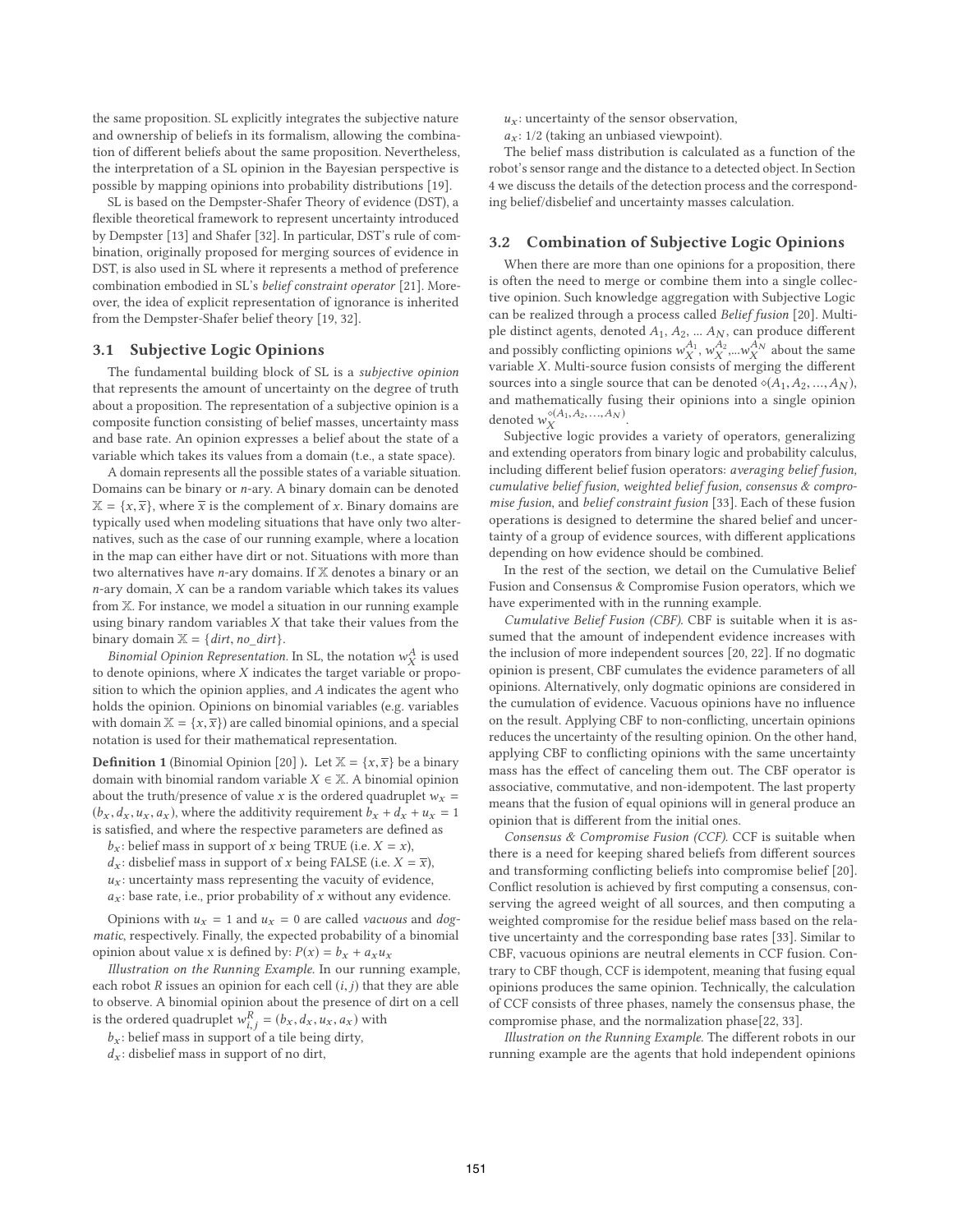

**Figure 2: Overview of the approach.**

about the cells that they observe being dirty or not. CBF is known to be well suited for fusing opinions coming from sensor-generated evidence [22], while CCF is well suited for fusing opinions coming from different experts. Both operators can be used in the running example, since they can cope with shared beliefs (e.g. robots detecting dirt in a cell with low confidence), conflicting beliefs (e.g. when a robot detects dirt in a cell due to sensor noise while another does not), and vacuous opinions (e.g. a robot does not observe a cell at all since it is out of its LIDAR range). Choosing CCF over CBF allows us to better deal with totally conflicting opinions at the cost of higher uncertainty in the merged opinion.

# **4 APPROACH**

#### **4.1 Overview of the Approach**

Our approach assumes that there are several MAPE-K loops in the adaptation logic of the SACPS under study and that the MAPE-K loops are structured accordingly to the Master-Slave pattern [36]. In particular, there are several decentralized Monitor and Execute components, and single centralized Analysis and Plan components, as depicted in the overview of the approach in Figure 2.

*Monitor.* Monitor components belong to the lower-level MAPE-K loops. They make independent observations about the SACPS itself and the context in which the SACPSs operate. These observations are partial—only cover part of the context, and incorrect—they may include mistakes due to sensor noise and inaccuracies. Each Monitor has a Subjective Opinion Creator entity, which is responsible for creating Subjective Logic opinions from each agent about different context variables. Once the Subjective Logic opinions are created, they are independently forwarded to the Analysis component. The Subjective Opinion Creator is further explained in Section 4.2.

*Running example.* Each robot in our running example represents a monitor component. It periodically senses its own position and the presence of dirt tasks in the room. Its observations are both partial, due to limited range of its LIDAR sensors, and sometimes incorrect, due to noise in its LIDAR sensors. For illustration, Figure 3 shows that each robot, at a point in time, can only observe part of the context.

*Analysis.* The analyzer is a centralized component in our approach that collects the Subjective Logic Opinions from the distributed Monitor components and updates the run-time context model in the Knowledge component. In particular, the Knowledge Aggregator entity is responsible for combining the opinions from different agents about different context variables using a Subjective Logic operator.

*Running example.* In our running example, the Analyzer is a component housed in Cleaning Controller. It aggregates the partial observations by fusing the opinions made by robots for the cells that they are observing. The Knowledge Aggregator is further explained in Section 4.3.

*Plan.* The Planner is another centralized component in our approach that is responsible for selecting adaptation actions or plans, which are later being executed by each lower-level MAPE-K loop. We assume that the Planner relies on the run-time context model represented by the context variables, upon which agents issue opinions in the previous step. However, we do not prescribe how to perform planning: any planning approach (e.g., rule-based, goaloriented) can be used within our approach.

*Running example.* In our running example, the Planer is also part of the centralized Cleaning Controller. It takes as input the aggregated knowledge in terms of fused opinions about the appearance of dirt tasks in the cells. The discovered, unassigned tasks are assigned to the robots, as exlained in Section 2.

*Execute.* Executor components belong to the lower-level MAPE-K loops. They obtain adaptation actions or plans from the Planner of the higher-level MAPE-K loop and independently execute them. *Running example.* In the running example, each robot represents an Executor component. It keeps a self-adaptive priority queue of the locations of the dirt tasks that a robot needs to accomplish. The queues of the robots are modified at run-time, based on the distance of the robot closest to the newly appeared cleaning task. As long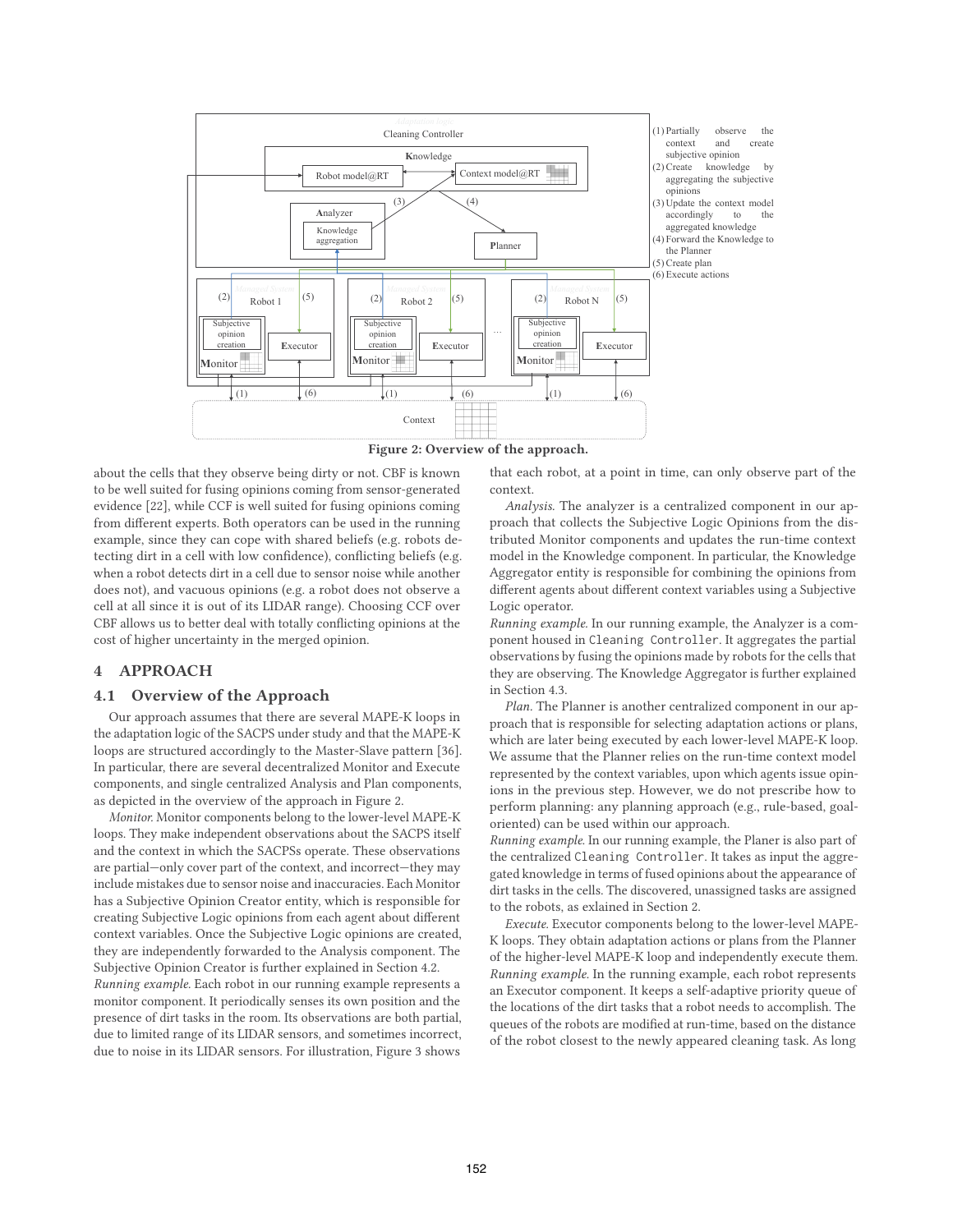

**Figure 3: Grid map and partial context observation**

as there are tasks in its queue, each robot picks the next task and navigates autonomously to the corresponding cell to clean the task.

# **4.2 Subjective Opinion Creator**

A robot  $R$  issues a subjective opinion  $w_{i,j}^R$  for each cell  $(i, j)$  in the grid map that it is within its detection range  $r$  (Figure 3). This opinion depends on the Euclidean distance D of the cell from the robot and models whether that cell contains dirt or not. In particular, the parameters of an opinion  $w_{i,j}^R = (b_X, d_X, u_X, a_X)$  are calculated by the following formulas:

$$
b_X = \begin{cases} 1 - u_X, \text{ for } X = dirt \\ 0.0, otherwise \end{cases} \quad d_X = \begin{cases} 1 - u_X, \text{ for } X = no\_ dirt \\ 0.0, otherwise \end{cases}
$$

$$
u_X = min(0.99, \frac{D}{r}) \quad a_X = 1/2
$$

The further a cell is from the robot, the higher the uncertainty mass  $u_X$  of the robot's opinion. Observations at the edge of LI-DAR sensor range are considered highly uncertain, but can still contribute during knowledge aggregation; hence, we assign an uncertainty value of 0.99 instead of a totally uncertain opinion (i.e.,  $u_X$  = 1). If a robot detects dirt on a cell, the belief mass  $b_X$  becomes the complement of  $u_X$  and the disbelief mass  $d_X$  for that cell becomes zero. On the contrary, if no dirt is detected,  $b_X$  becomes zero and  $d_X$  becomes the complement of  $u_X$ . The base rate  $a_X$  is always considered to be the default base rate for a binary domain, i.e.  $a_X = 1/2$ . Finally, no subjective opinions are issued for (i) cells which are occupied by static obstacles (e.g. walls) since these are assumed to be accurately detected, (ii) cells that lie outside of the detection range of the robot.

#### **4.3 Knowledge Aggregator**

When the system is first initialized, the run-time context model does not contain information that the Analyzer can use to carry out its tasks. We model this situation by creating a vacuous subjective opinion for each cell of the context grid map. This initialization serves two purposes in our subjective logic approach: (1) a vacuous opinion will inform the analyzer that there is no previous knowledge about a context variable and (2) when the first knowledge aggregation is executed, the existing vacuous opinions do not influence in the final result.

|                                                             | <b>No conflict</b> |                |             |            | <b>Conflicting observations</b> |                |             |            |
|-------------------------------------------------------------|--------------------|----------------|-------------|------------|---------------------------------|----------------|-------------|------------|
| Opinion                                                     | Inputs             |                | Aggregation |            | Inputs                          |                | Aggregation |            |
|                                                             | $R_{1}$            | R <sub>2</sub> | <b>CBF</b>  | <b>CCF</b> | $R_1$                           | R <sub>2</sub> | <b>CBF</b>  | <b>CCF</b> |
| $b_x$                                                       | 0.630              | 0.010          | 0.631       | 0.634      | 0.000                           | 0.010          | 0.004       | 0.004      |
| $d_{x}$                                                     | 0.000              | 0.000          | 0.000       | 0.000      | 0.630                           | 0.000          | 0.628       | 0.630      |
| $u_x$                                                       | 0.370              | 0.990          | 0.369       | 0.366      | 0.370                           | 0.990          | 0.369       | 0.366      |
| $a_x$                                                       | 0.500              | 0.500          | 0.500       | 0.500      | 0.500                           | 0.500          | 0.500       | 0.500      |
| P(x)                                                        | 0.815              | 0.505          | 0.816       | 0.817      | 0.185                           | 0.505          | 0.188       | 0.187      |
| Table 1. Energlades aggregation of two related absentations |                    |                |             |            |                                 |                |             |            |

**Table 1: Knowledge aggregation of two robots' observations**

The knowledge aggregation takes place each time a robot informs the Knowledge Aggregator of a made partial observation of the context. For the cells covered in the partial observation, subjective opinions are issued. Additionally, the Knowledge Aggregator extracts the previously-stored opinions for the corresponding cells from the Knowledge. For each cell, both opinions are then fused and aggregated, and the run-time context model in the Knowledge is updated accordingly. This process is executed with the same frequency for all the robots scanning their surrounding area.

This aggregation step aims to solve potential conflicting observations, and at the same time, increase the confidence of the observations, according to the chosen subjective logic operator.

As an example, let us consider the situation illustrated in Figure 3, where robots  $R_1$  and  $R_2$  hold overlapping partially observed contexts and a dirt cell (depicted with a yellow star) is detected. When the knowledge aggregator receives the independent partial observations sent by the robots, it initiates the aggregation process. Let us further consider two different scenarios: (1)  $R_1$  and  $R_2$  detect dirt in the same cell and, (2)  $R_1$  does not detect dirt but  $R_2$  does. Using the formulas described in Section 4.2, Table 1 shows the calculated opinions for both scenarios, and the knowledge aggregation results using CBF and CCF operators.

In both scenarios, we observe improvement in the confidence of the aggregated observations, i.e., the uncertainty mass in the aggregated opinion decrease compared to the individual uncertainty masses of each robot's opinion (blue cells in Table 1). However, in the presence of conflicting observations, the resulting belief masses reflect a consensus and compromise of the individual robots' opinions (yellow cells in Table 1); this compromise belief is reflected in the expected probability  $P(x)$  calculated as explain in Section 3.1. The resulting  $P(x)$  of the aggregated opinions is then used by the Analyzer to decide when the detected dirt should be considered as a goal to be assigned to one of the participating robots.

#### **5 IMPLEMENTATION**

In this section, we discuss the implementation of our testbed based on the reference problem, which was previously described in Section 2. Robotics is an inherently complex domain, particularly when considering not only one but multiple agents. So merely creating and setting up a realistic multi-robot system presents a challenge by itself. By providing a *simulated*, yet physically correct representation of the robots with their sensors and actuators, and the context where they are operating, our current implementation provides a foundation for various applications and experiments, which can also be easily modified accordingly to the individual needs of other researchers.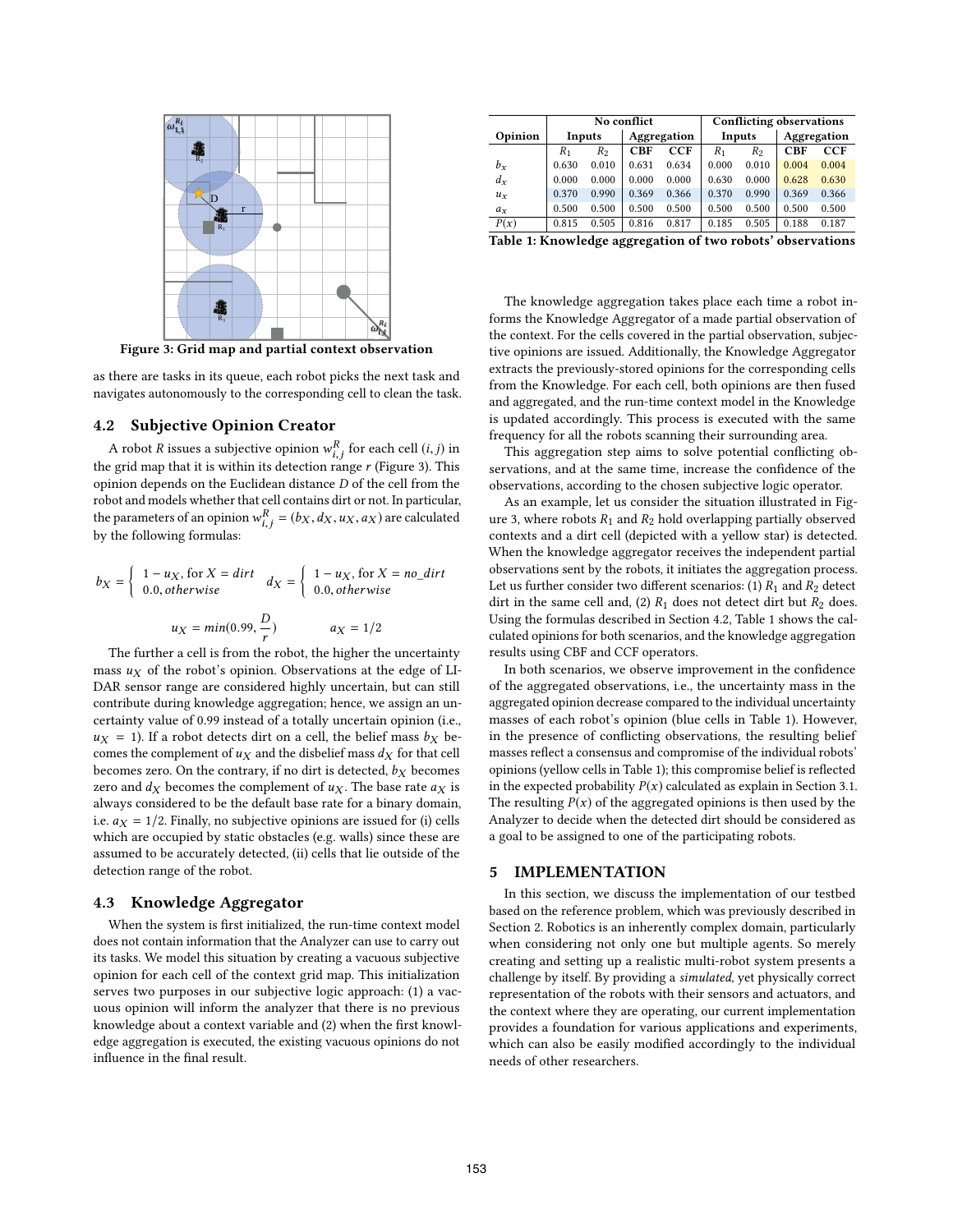

**Figure 4: Result for a simulation of 2 robots with and without knowledge aggregation.**

In our implementation, the entire communication is based on the Robot Operating System (ROS). For simulating the robotics system we use Gazebo [1, 24], and the robots we simulate are *TurtleBot 3 Burger*1. With our implementation, one can simulate as many robots, as long the number of robots makes sense in the given room. Additionally, different room maps, from the one currently considered in our system, can be used. Gazebo relies on a well-established physics engines, which enables high physical [10], functional [2] and visual [31] fidelity. Simulations with high fidelity closely resemble the real world, meaning that the model and even the physics of the robots, the environment, including the static and dynamic objects are simulated as realistically as possible. The use of ROS allows the system to be deployed on real, physical robots without any modification. The source code of the implementation, together with complete documentation, and installation instructions are available on the following link: https://github.com/squijanor/knowledgeaggregation-subjective-logic.git. For subjective logic, we have used an open-source Java library<sup>2</sup>.

# **6 PRELIMINARY EXPERIMENTS**

#### **6.1 Setup**

The testbed provides a simulation of  $n$  robots deployed in a room spanning 10 x 10m. To evaluate the knowledge aggregation approaches, we conducted five series of experiments, 10 minutes each. For the simulation of the appearance of new tasks, we used a random seed in each experiment, and to guarantee a better replication of the test scenarios, we used a fixed frequency with which the new tasks are created. We compare these results with a base scenario without knowledge aggregation. In this scenario, the Cleaning Controller does not aggregate nor solve conflicts in the observations made by different robots; instead, it proceeds to create goals directly from the observations received from every individual robot. This might result in goals at locations where dirt tasks do not exist or locations that are different from the real locations of the tasks.

# **6.2 Preliminary Results**

Figure 4 shows first results from experiments comparing no aggregation, and aggregation with CBF and CCF. CBF requires the

1https://www.turtlebot.com/

fusion of different sources to increase the confidence in the observations, whereas CCF trades-off conflict resolution for a higher uncertainty in the merged result. We used 0.5 as expected probability threshold in the aggregated subjective opinions to determine when the detected task should be assigned as a goal to a robot. By adjusting this parameter, the effect on the discovery time can be controlled. In our first experimental results, we see that the discovery time increases for both CBF and CCF. This is expected, since they need more evidence (and hence time) to create cleaning goals. The attainment time is roughly the same in all cases.

# **7 RELATED WORK**

**Models@Runtime** Models@Runtime [5, 6, 15, 34] are a promising approach to managing complexity in run-time environments, based on software models. They are considered as adaptation mechanisms, or rather support for realizing self-adaptive systems. According to [6] the run-time models provide "abstractions of run-time phenomena" and they can be used in a various ways by different stakeholders. Additionally, the models should represent the system by reflecting the system and its current state and behavior. Namely, if the underlying system changes, then the representations of the system—the models—should also change. Floch et al. in [15] and Bennaceur et al. in [5] identify the need for mechanisms to reason about the system and its environment in models@runtime, without proposing any concrete solution.

**Uncertainties in Self-adaptive systems.** The term uncertainty has been broadly discussed across many disciplines and sciences. However, in the field of self-adaptive systems, uncertainties have a central role as the main triggers for a system to self-adapt so that the business continuity of the system can be preserved during runtime. Across the literature, there have been many proposed works that have tried to understand the scope and the effects that the uncertainties have on the dynamic systems[8, 14, 16, 25, 26, 30, 35]. Ramirez et al. [30] classify uncertainties on three different levels, based on the uncertainties' sources: uncertainties on the requirement level, design level and runtime level. According to the authors, the potential sources of runtime uncertainties are mainly related to interactions between the system and its context, including sensor noise, inaccuracy of sensor measurements, or an unpredictable system environment. Besides the proposed mitigation techniques for unpredictable environment [3, 7, 9, 17, 37], sensor failure [7, 17] and incomplete information [4, 9, 37], there are no identified techniques to mitigate the rest of the run-time uncertainties including sensor noise, sensor imprecision and inconsistency [30]. We hope that with the proposed approach in this paper, we are contributing towards narrowing this gap.

# **8 CONCLUSION**

In this paper, we propose an approach that uses subjective logic to collaboratively aggregate the partial observations of the context made by each CPS (robot) in a multi-agent setup. Based on the aggregated observations, we accordingly update the run-time context model of the context in the knowledge of the adaptation logic, which is later utilized by the adaptation logic to analyze and plan the next adaptation actions.

<sup>2</sup>https://github.com/vs-uulm/subjective-logic-java